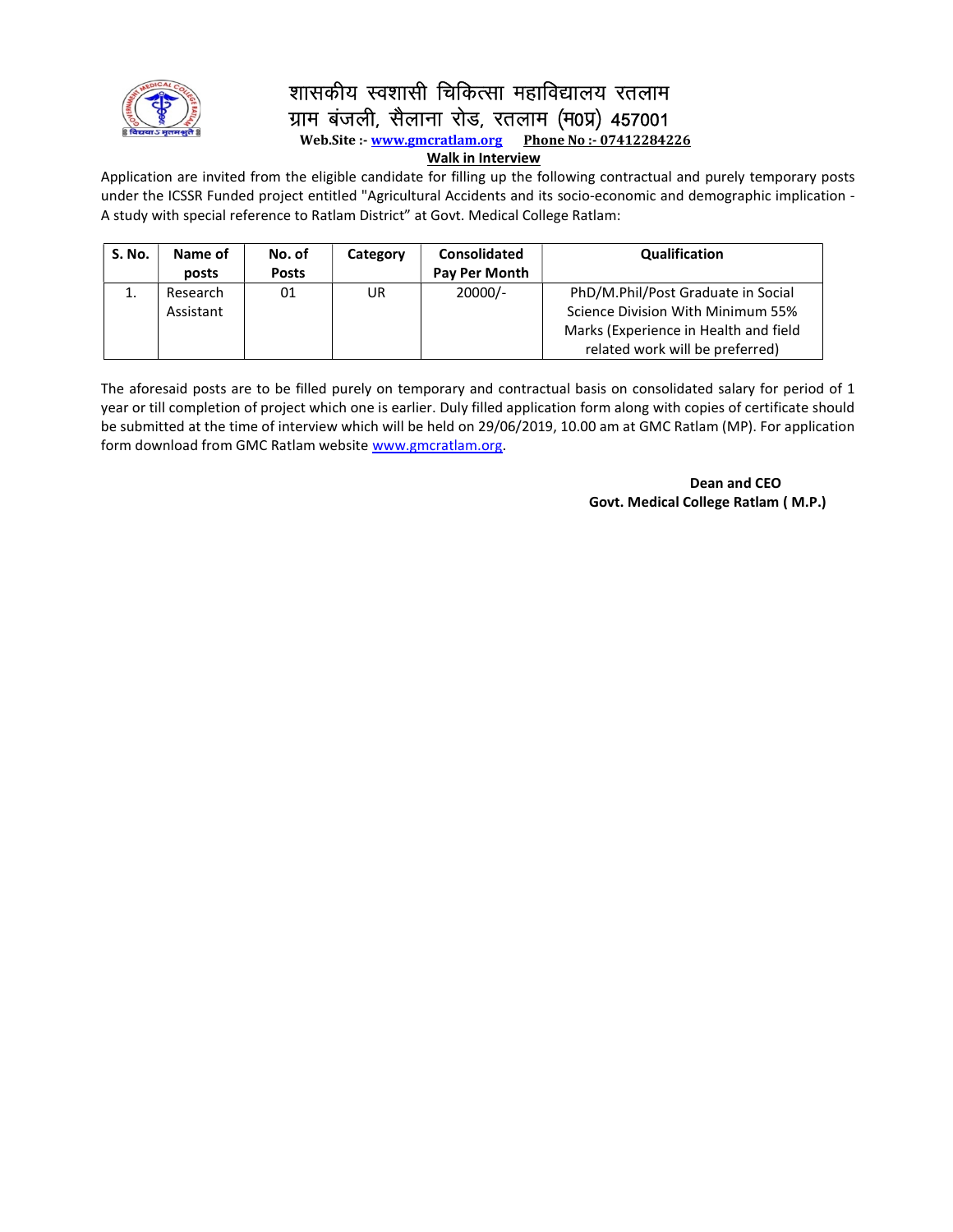## GOVERNMENT MEDICAL COLLEGE, RATLAM

Gram Banjali, Sailan Road, Ratlam – 457001 (M.P.) email:-deanratlam@gmail.com, prof-gmcratlam@mp.gov.in Phone No :- 07412284226 Web.Site :- www.gmcratlam.org

-------------------------------------------------------------------------------------------------------------

### APPLICATION FORM

#### For ICSSR (IMPRESS), New Delhi Project "Agricultural Accidents and its socio-economic and demographic implication - A study with special reference to Ratlam District"

Note: This application form should be filled in by candidate in his/her own handwriting. All answers must be given in words and not by dashes and dots. Please strike-out the clause/columns which are not applicable.

| Name of Post:                                             | Affix a<br>recent                                                                                                         |
|-----------------------------------------------------------|---------------------------------------------------------------------------------------------------------------------------|
|                                                           | dully<br>signed                                                                                                           |
| Name of Project:                                          | Passport<br>size                                                                                                          |
| <b>Applied Post Category: UR</b>                          | $OBC$  <br>SC  <br><b>ST</b><br>Photograph                                                                                |
|                                                           |                                                                                                                           |
| Name in Full                                              | : Mr./Miss/Mrs./Dr.                                                                                                       |
| (IN CAPITAL LETTERS)                                      |                                                                                                                           |
| Father/Husband's Name                                     | <u> 1989 - Johann Barbara, martxa alemaniar arg</u>                                                                       |
| Date of Birth                                             | <u> 1989 - Johann John Stone, mars et al. (1989)</u>                                                                      |
| Gender                                                    | $:$ Male $\Box$ Female                                                                                                    |
| <b>Marital Status</b>                                     | : Unmarried<br>$\Box$ Married $\Box$<br>Others [                                                                          |
| Caste                                                     |                                                                                                                           |
| (Please attach a certificate in support<br>of your claim) | General $\Box$<br>$OBC$ $\Box$<br>SC<br>ST I                                                                              |
| Nationality                                               | <u> 1989 - Jan James James Barnett, amerikansk politik (d. 1989)</u>                                                      |
|                                                           |                                                                                                                           |
|                                                           |                                                                                                                           |
| Permanent :                                               | <u> 2002 - Jan James James Jan James James James James James James James James James James James James James James Ja</u> |
|                                                           |                                                                                                                           |
| Mobile number & E-mail ID:                                | Mob.: November 2014                                                                                                       |
|                                                           | E-mail:                                                                                                                   |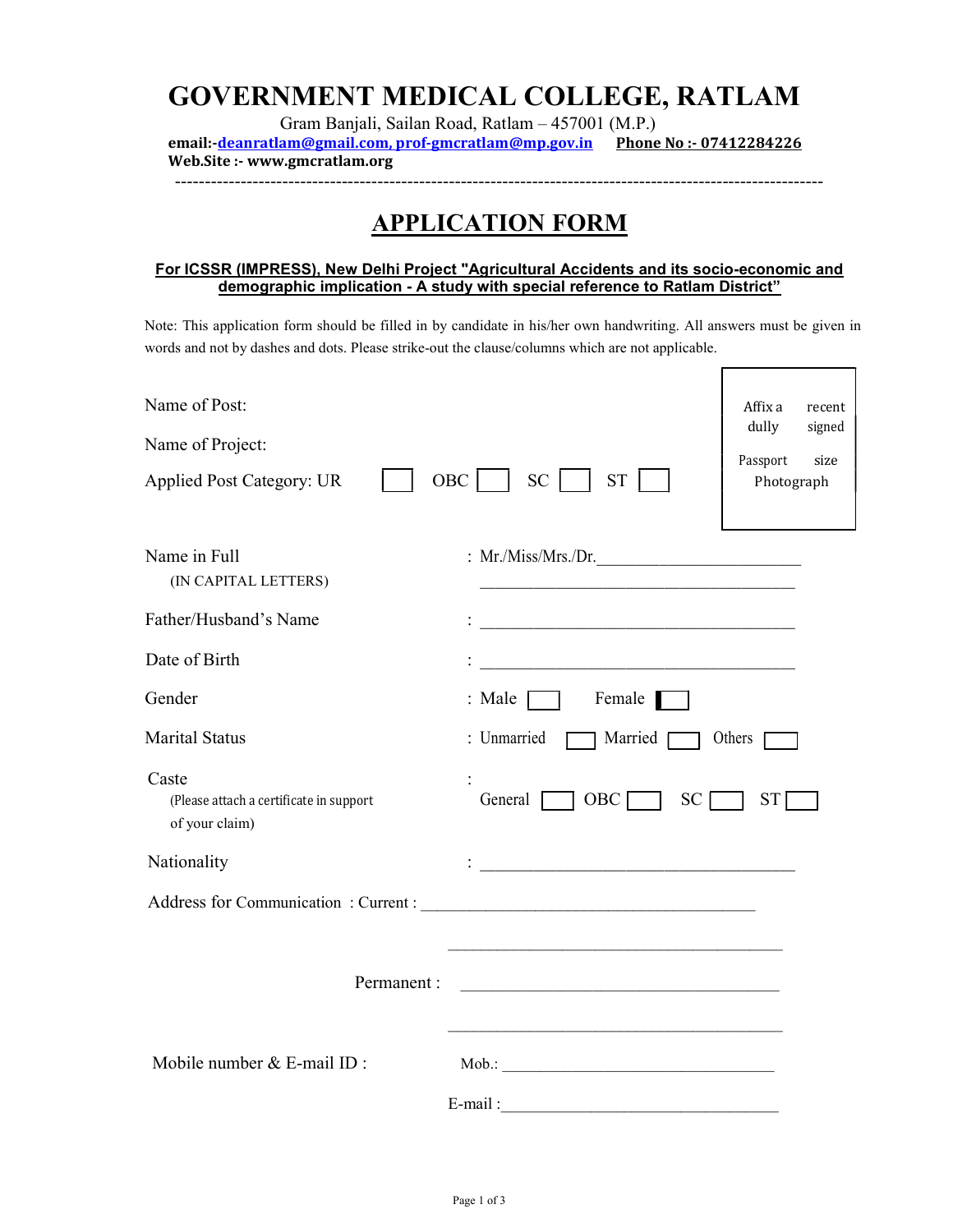#### Academic Qualification(s):

[Particulars of all academic examinations passed and degree obtained (commencing with the Matriculation or equivalent examinations). Attach attested copies of all certificates]

| Examination /  | Name of the<br>Year of |         | Class $/$ | Detail of Marks |          | Subject(s) taken |
|----------------|------------------------|---------|-----------|-----------------|----------|------------------|
| Degree/Diploma | Education Board/       | passing | Division  | Total           | Obtained |                  |
| Obtained       | University             |         |           |                 |          |                  |
|                |                        |         |           |                 |          |                  |
|                |                        |         |           |                 |          |                  |
|                |                        |         |           |                 |          |                  |
|                |                        |         |           |                 |          |                  |
|                |                        |         |           |                 |          |                  |
|                |                        |         |           |                 |          |                  |
|                |                        |         |           |                 |          |                  |
|                |                        |         |           |                 |          |                  |

: \_\_\_\_\_\_\_\_\_\_\_\_\_\_\_\_\_\_\_\_\_\_\_\_\_\_\_\_\_\_\_\_\_ \_\_\_\_\_\_\_\_\_\_\_\_\_\_\_\_\_\_\_\_\_\_\_\_\_\_\_\_\_\_\_\_\_

: where the contribution of the contribution of  $\mathcal{L}_\mathcal{L}$ 

#### Any additional qualification

(Technical & desirable qualification may be mentioned here)

Computer Knowledge (Please specify degree / diploma obtained and / or experiences of using computer)

#### Employment History:

(Please provide details about present and previous employments)

|                  | Duration           |                    |             |                            |                         |
|------------------|--------------------|--------------------|-------------|----------------------------|-------------------------|
| Name of employer | Date of<br>joining | Date of<br>leaving | Designation | Last Salary drawn (in Rs.) | Nature of<br>employment |
|                  |                    |                    |             |                            |                         |
|                  |                    |                    |             |                            |                         |
|                  |                    |                    |             |                            |                         |
|                  |                    |                    |             |                            |                         |
|                  |                    |                    |             |                            |                         |
|                  |                    |                    |             |                            |                         |